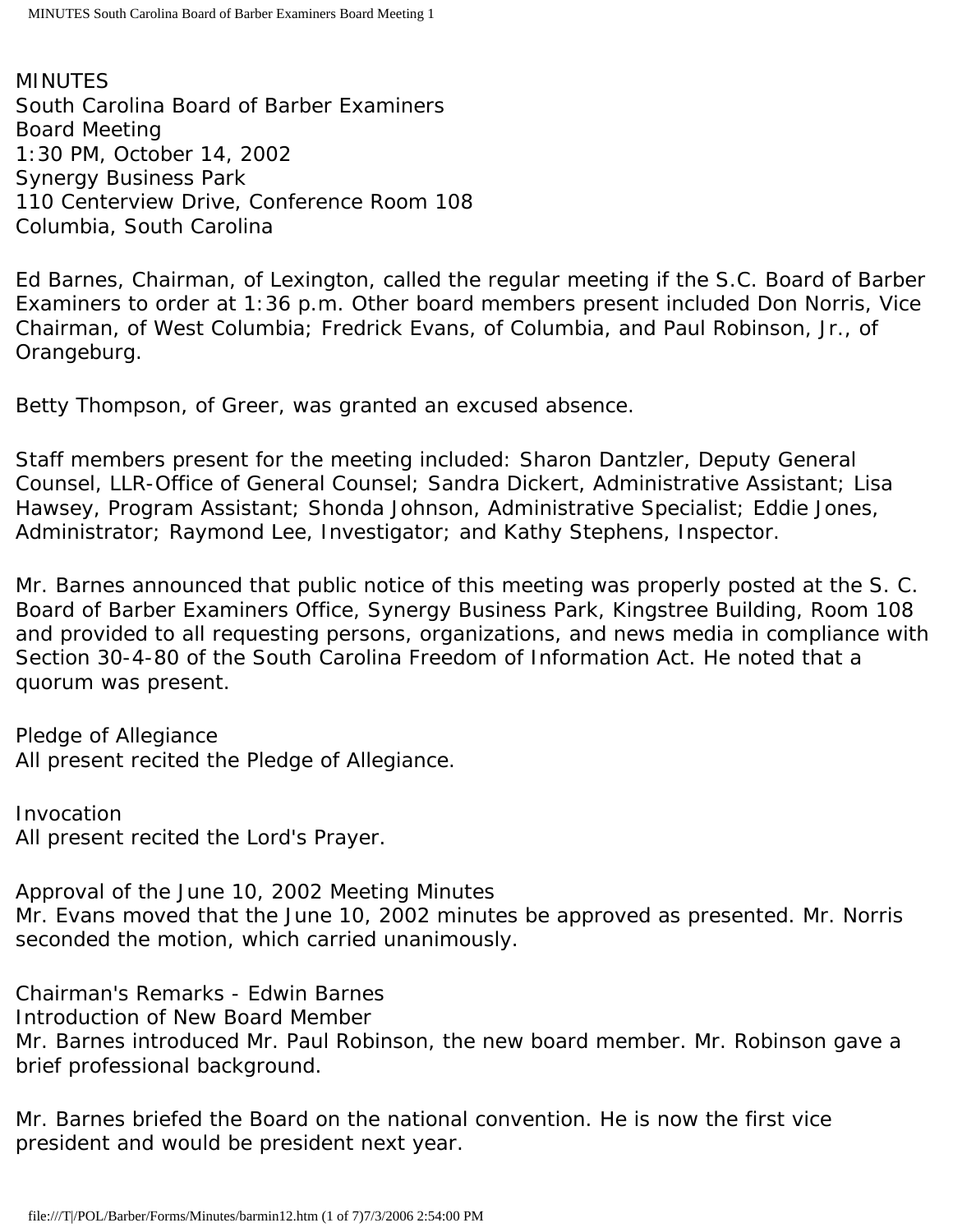Presentation of Plaque to Napoleon Rogers

Mr. Barnes presented a plaque to Napoleon Rogers, a former Board member for his time served on the board.

Mr. Barnes briefly discussed a possible newsletter.

Administrator's Remarks, For Information - Eddie Jones Mr. Jones asked for a round of applause for Mr. Rogers. He welcomed Mr. Robinson to the board.

Introduction of Staff Mr. Jones introduced the Board of Barber Examiners staff to the new Board member.

Exam Results for June 2002, July 2002, August 2002 and September 2002 Mr. Jones presented the board members, for their information, with the exam results for June 2002, July 2002, August 2002 and September 2002.

Advisory Opinions, If Needed, Office of General Counsel There were no advisory opinions given during the October 14, 2002 meeting.

Legislative Update, If Needed, Legislative Liaison Office There was no legislative update given during the October 14, 2002 meeting.

Mr. Jones stated that the representatives from Experior and NIC, who were scheduled to discuss the national instructor's exam, were unable to before the Board today.

Mr. Barnes noted that Aurie Gosnell has resigned from NIC.

Mr. Norris asked Mr. Jones to request Experior give the instructor's exam to Mr. Barnes and to ask for a comparison rate of the pass/fail rate from state to state. Mr. Barnes briefly discussed the pass/fail as it was discussed during the national convention.

Ratification of Mail Ballot

Approval of September 10, 2002 DRC Reports (Approved)

The DRC held hearings on September 10, 2002. Since the board would not be meeting again until October 14, 2002 the members were mailed the Complaints Approval Report, the Case Disposition Report and the Disciplinary Report, along with a mail ballot and asked to cast their vote in approval or disapproval. The members were notified that the ballot would be ratified at the October 14, 2002 meeting. The board voted to approve the reports as presented.

## MOTION

Mr. Evans moved to approve the mail ballot regarding the DRC reports. The motion was seconded by Mr. Robinson and carried unanimously.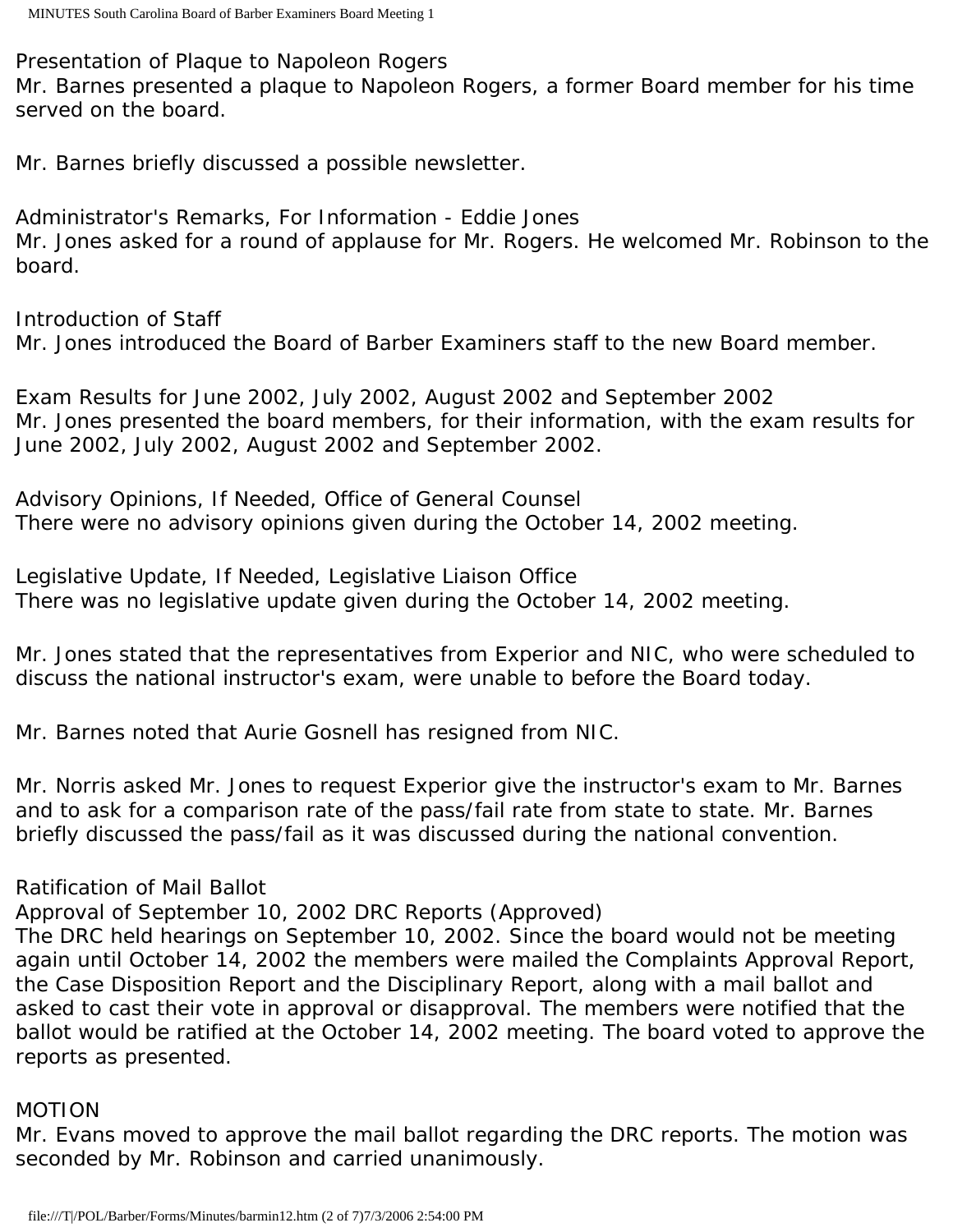### Unfinished Business

Mr. Norris questioned Mr. Jones regarding the air in the Margaret Miller Building. Mr. Jones stated he has contacted the Margaret Miller on this issue and he briefed the Board on his findings. A brief discussion ensued in regard to finding another location for the practical exam.

Mr. Evans noted that according to the minutes of the previous meeting he had moved that the discussion regarding new shop applications had been tabled to this meeting. The board determined it would discuss this matter later in the meeting.

### New Business

1. Approval of Permit to Practice Barbering Under Licensed Barber

a. Elliott Adams, III

Mr. Adams is requesting the Board approve a permit to allow him to practice barbering under a licensed barber. He has taken the barber exam on several occasions in the past and has failed. He first took the exam in January 1997. He took it again in April 1997, June 1997, and September 1997. He has not take the exam since.

Following a brief discussion, the Board determined it would discuss this matter in executive session.

- 2. Approval of Third Student Permit
- a. Michael Peeples

Mr. Peeples received his first permit to work in the OJT program in a barbershop, however, an individual in the shop convinced the trainer he should pay \$1,000 up front to be split between the two for training he would receive. The person he was to train under "felt it was going to take out of their pockets" to get trained. He attended Harley's Barbering College for five months; however, he was unable to make ends meet by attending classes and working part time. He is now requesting a third student permit to finish his barber education.

## MOTION

Mr. Evans moved that a third permit be granted to Mr. Peeples. The motion was seconded by Mr. Norris and carried unanimously.

- 3. Approval of Transfer of Hours to a Barber College or OJT
- a. Cedric B. Pough (Tolliver's Barber College)

Mr. Pough is requesting the Board approve 1,203 hours to transfer to another barber college so he may complete the course and take the exam.

Mr. Pough stated he would be completing the OJT program under Katherine Kelly. Mr. Lee indicated that according to the records from Tolliver's Barber College, Mr. Pough has completed 1203 hours.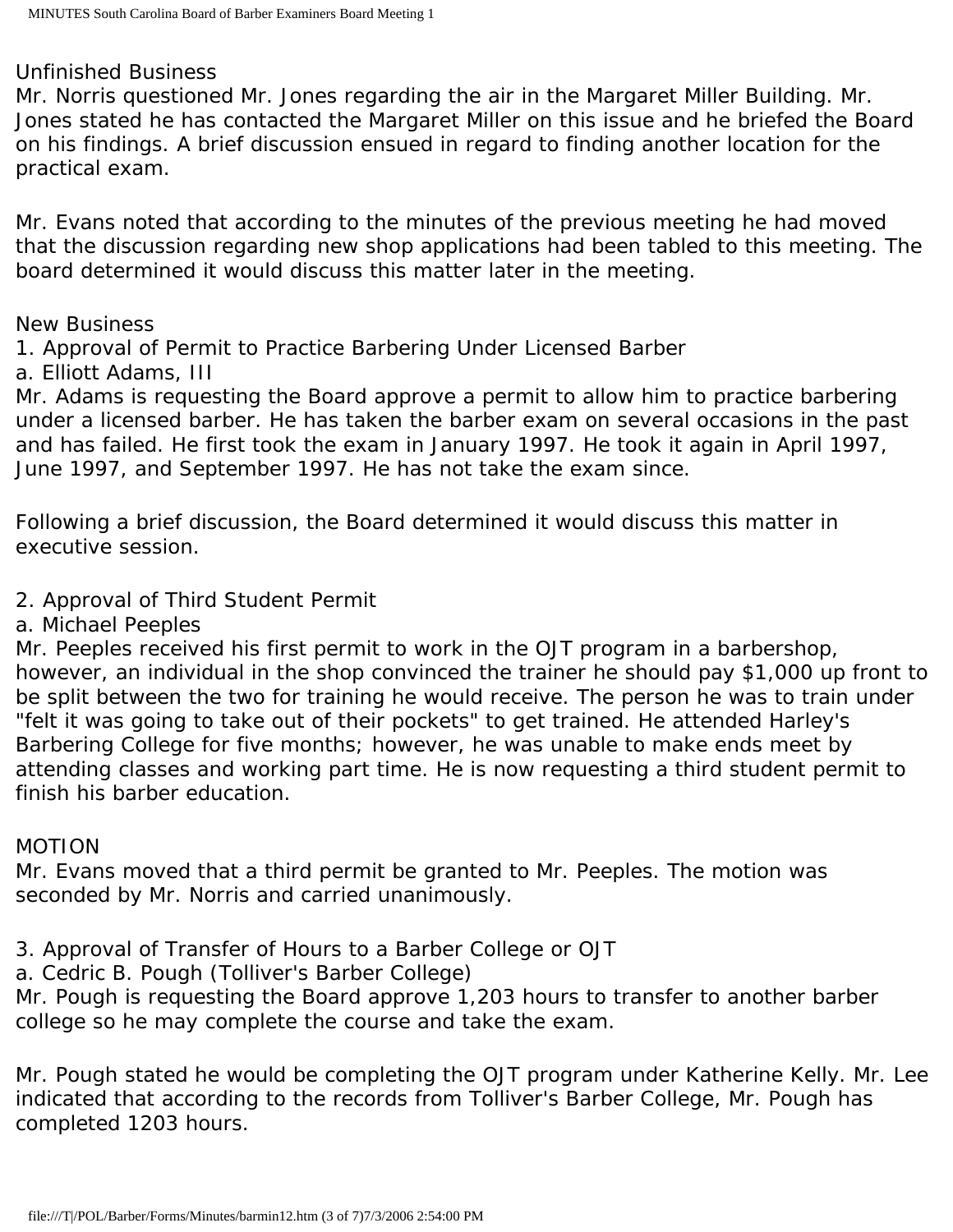#### MOTION

Mr. Evans moved that the 1,203 hours be granted and that he be granted the opportunity to train under Katherine Kelly. Mr. Norris seconded the motion, which carried unanimously.

b. Dirk Clark (#1 Cuts); c. Paula Moore (#1 Cuts); d. Sandra Pulley (#1 Cuts); Senyell Westfield (#1 Cuts) Items b - e are being excluded from discussion pending possible disciplinary action.

# 4. Approval of Application to Stand Examination

a. Ingrida Jurksa

Ms. Jurksa is applying to become a barber by reciprocity. However, since she was licensed in the country of Lithuania, she must obtain the board's approval to take the exam. She held cosmetology and barber licenses in Lithuania.

Ingrida Jurksa appeared before the Board at this time.

### MOTION

Mr. Robinson made a motion, which was seconded by Mr. Norris and unanimously carried, that the Board receive her under reciprocity.

b. Jonta Larenzeo Middleton

Mr. Middleton was arrested in 2001 for breaking and entering of an automobile. He is participating in the PTI program to clear his record. He is requesting the Board approve his application to take the exam.

Mr. Middleton appeared before the Board at this time. He explained the charges brought against him to the Board. He indicated his PTI should be over soon.

## MOTION

Mr. Robinson moved the Board grant him the opportunity to take the exam and license him under probation until he has submitted information regarding the completion of the PTI. The motion was seconded by Mr. Norris and unanimously carried.

## c. Vincent Rodney Black

Mr. Black is applying to take the examination to become licensed as a barber. However, he answered yes to the question which asks if he has been arrested, indicted, pled guilty, or pled nolo contendere of any federal, state or local law. The board must approve his application to take the exam.

Mr. Black answered questions from the Board at this time.

The board determined it would discuss this matter in executive session.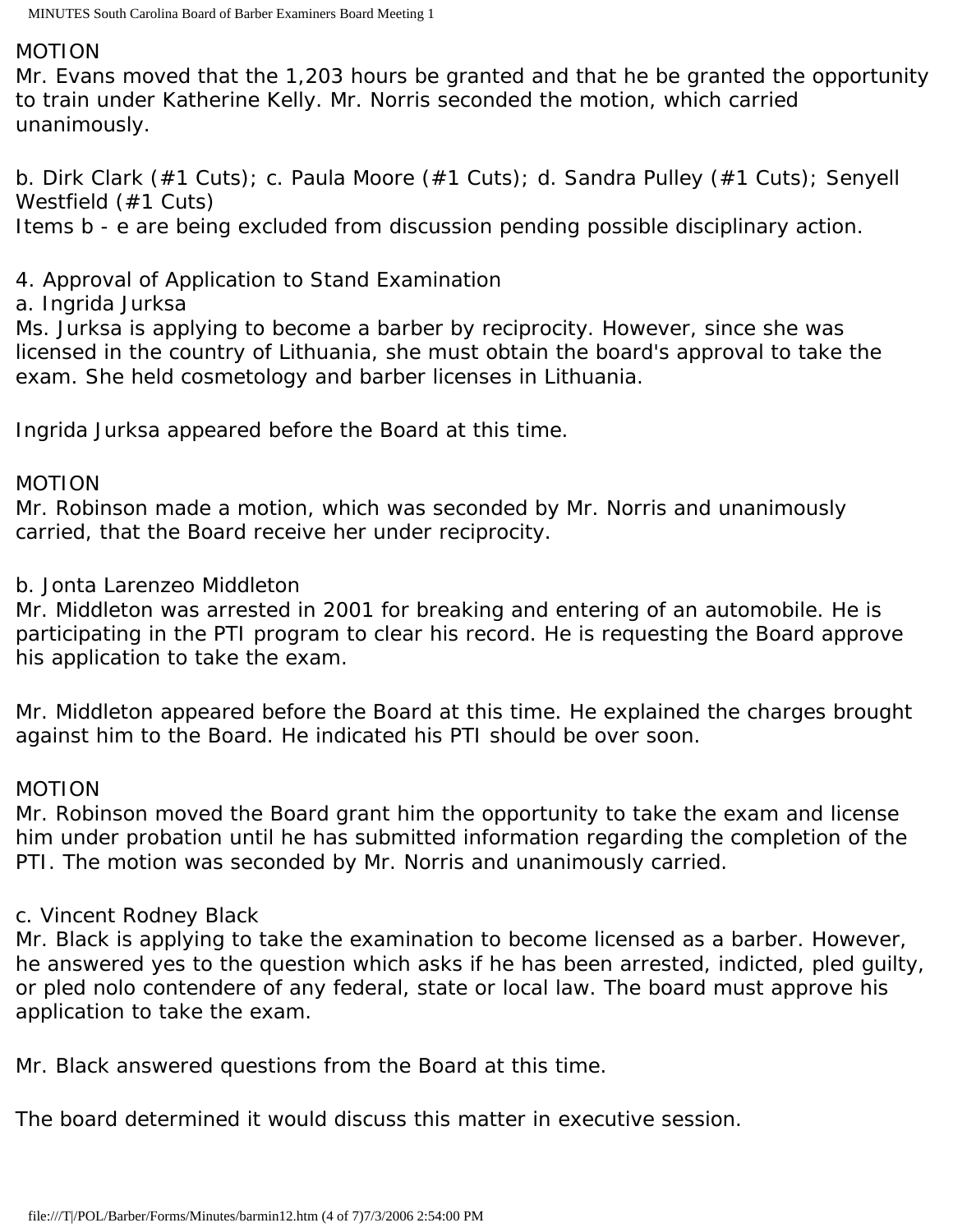- 5. Approval of Barber College
- a. B-Unique Barber Academy

Shanita Peppers is appearing before the board for approval to open a barber college in Greenville. The board must approve the college prior to staff conducting an inspection.

Mary Neal and Ms. Pepper appeared before the Board at this time.

Mr. Lee stated everything is in order. He noted that when he conducted an inspection of the school that two chairs were missing but that the chairs are now in the school. He asked Ms. Pepper if she would still be having a nail technician course. She indicated that she knew she could not teach acrylics.

## MOTION

Mr. Evans moved that B-Unique be approved for licensure pending inspection of the facility on Friday, October 18, 2002. Mr. Robinson seconded the motion, which carried unanimously.

6. Approval of Students Beginning Classroom Training - Beaufort-Jasper Career Center Beaufort-Jasper Career Center would like to ask the S.C. Board of Barber Examiners if it would be possible to place students whose transcripts have not been submitted to begin the classroom study until their transcripts have been submitted indicating completion of ninth grade. They would not be performing the practical work until the appropriate transcripts are submitted to the board.

Mr. Barnes stated he handled this matter earlier.

- 7. Approval of Waiver of Ninth Grade Education
- a. Lorenzo Carroll

The records at the Newark Public Schools, Weequahic High School, indicate Mr. Carroll did not complete the ninth grade and was not promoted to tenth grade status. He is requesting the Board waive the ninth education requirement and allow him to become a barber student.

Lorenzo Carroll appeared before the Board at this time.

The Board informed Mr. Carroll that an exception could not be made on this matter and that he must take the GED in order to train as a barber.

- 8. Hearing to Reinstate License
- a. Michael Evans, Registered Barber

This matter was heard in public session and taken by a court reporter should an official transcript be needed.

Angela Tolbert, of the Columbia Urban League, spoke on Mr. Evans' behalf.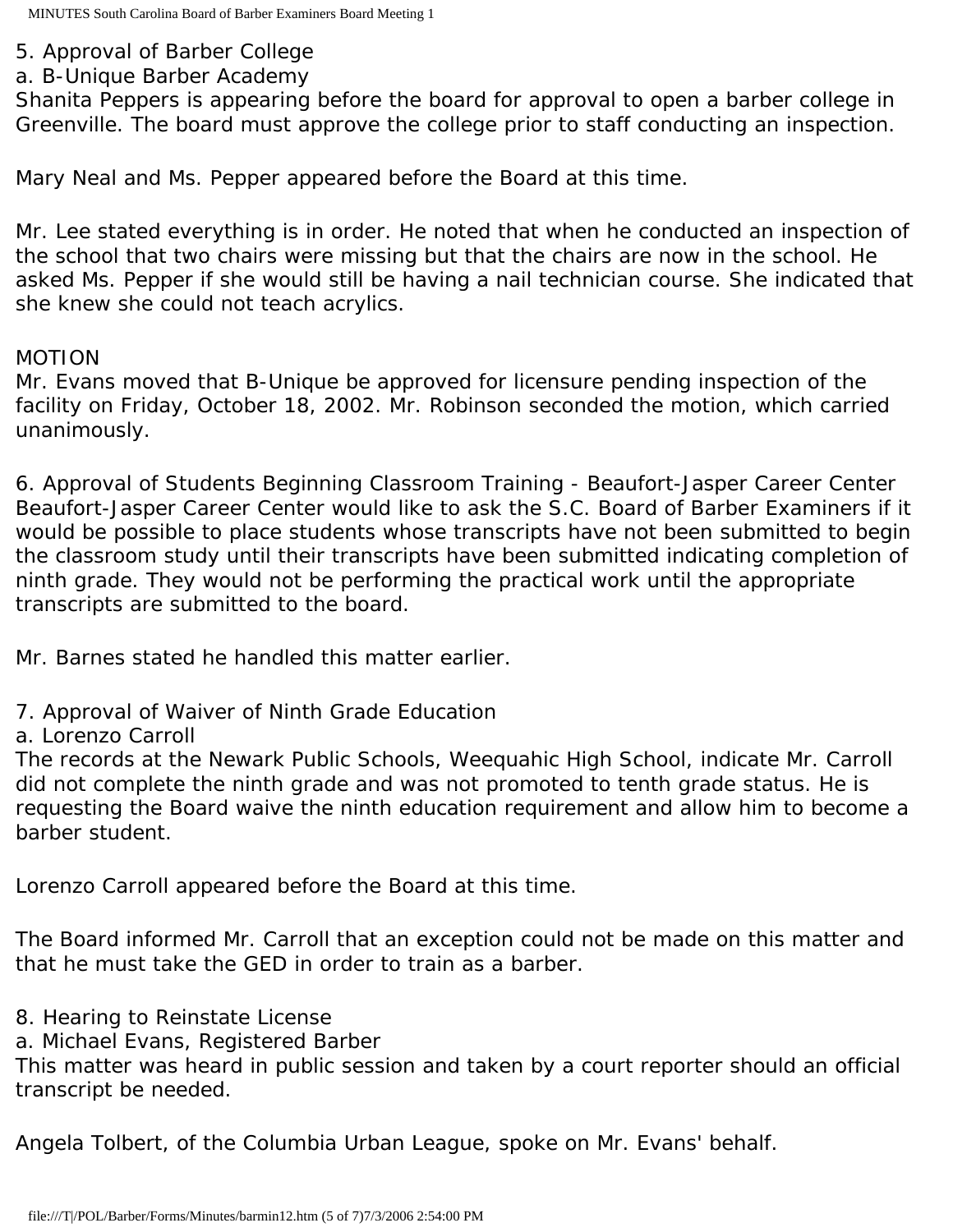# MOTION

Mr. Robinson moved the Board reinstate the license of Mr. Evans under probation until he completes his program with the Urban League. Mr. Evans seconded the motion, carried unanimously.

Discussion Items Discussion of Experior and NIC National Instructor Examinations This discussion did not take place at this meeting.

Discussion on Biennial Licensure The board discussed the possibility of biennial licensure.

### MOTION

Mr. Evans moved the Board leave the licensing process and when the licenses are due as is. The motion was seconded by Mr. Robinson seconded and unanimously carried.

Public Comments There were no public comments made during the October 14, 2002 meeting.

Executive Session

The Board entered executive session to discuss disciplinary matters and to seek legal advice.

Return to Public Session to Report on Executive Session Mr. Barnes noted for the record that no motions were made and no votes were taken during executive session.

The board briefly discussed the budget that had been presented to them for information.

Approval of DRC Reports MOTION Mr. Evans made a motion, which was seconded by Mr. Norris and unanimously carried, that the DRC Reports of October 14, 2002 be approved as submitted.

Elliott Adams, III MOTION Mr. Robinson moved the board deny Mr. Adams' request for approval for a permit because he is qualified to take the exam. Mr. Evans seconded the motion, which carried unanimously.

Vincent Black

#### MOTION

Mr. Robinson moved the Board approve Mr. Black to take the exam and, upon successful completion of the exam, be placed under a two-year probation and the board requests he provide a SLED report, at his own expense, at the renewal of each year for two years.